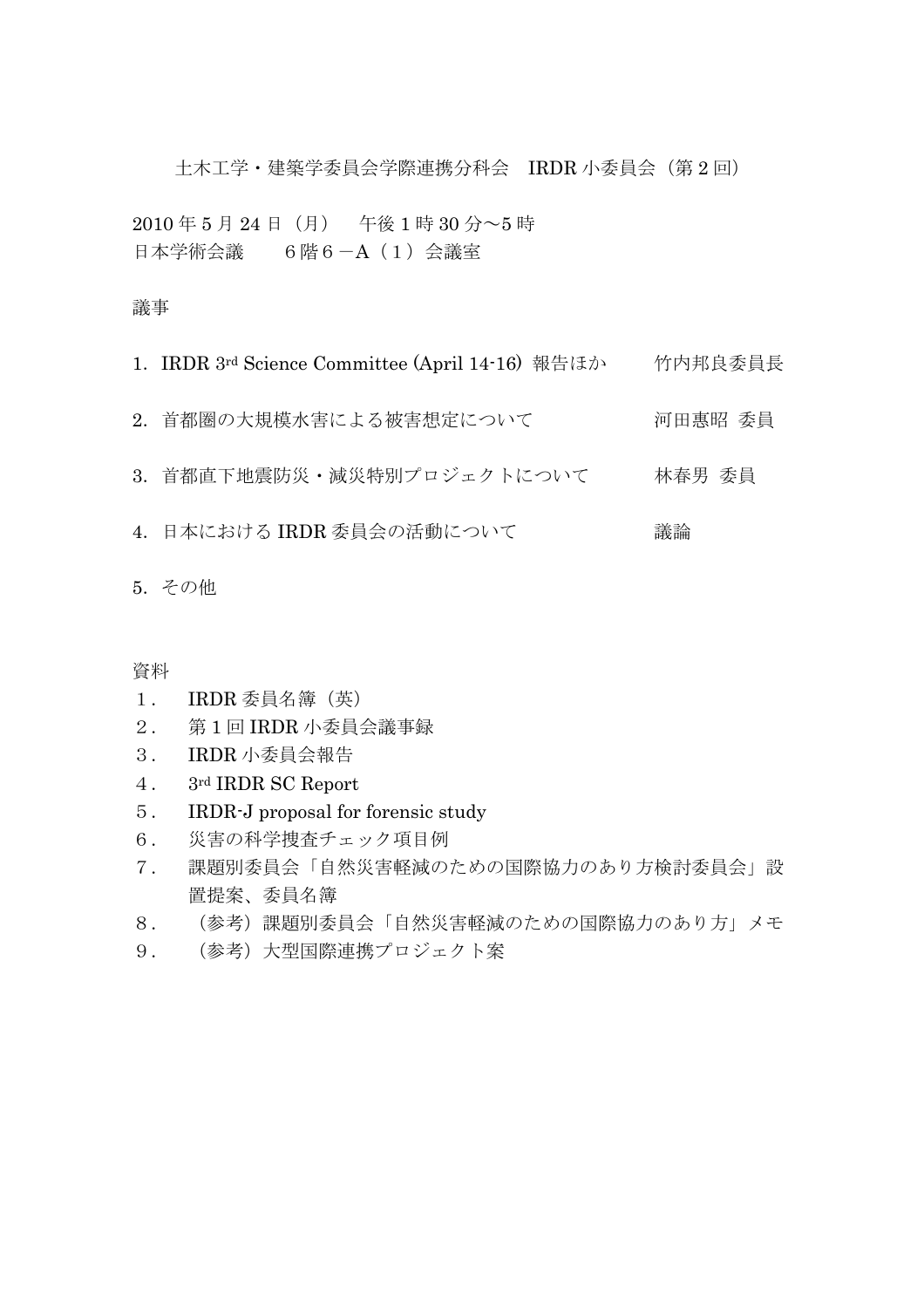IRDR 小委員会報告 (2010/05/24 KT)

- 1. 第 1 回 IRDR 小委員会 2009 年 12 月 25 日 地震研にて
- 2. 第 1 回 IRDR 小委員会拡大幹事会 2010 年 4 月 5 日 地震研にて
- 3. 第 3 回 IRDR 科学委員会 2010年4月 14-16 日 パリ ICSU 本部にて
- 4. 第 2 回 IRDR 小委員会拡大幹事会 2010 年 5 月 14 日 日本学術会議にて
- 5. 濱田政則三部会員の提案で、日本学術会議課題別委員会「自然災害軽減 のための国際協力のあり方検討委員会(-2011.5.31)」が設置された。第 一回 6 月 2 日開催予定。この中につくられる「国際プログラム連携分科 会」にて、IRDR 関連事項検討の予定。ほかに「防災分野の国際協力に関 わる基本戦略分科会」、「技術協力・被災地支援分科会」、「人材育成・国 際ネットワーク分科会」
- 6. 文部科学省防災分野の研究開発に関する委員会(濱田政則委員長)で新 しい防災関連研究課題の検討が進んでいる
- 7. その他
	- 1) IRDR 国内委員会 HP http://www.ifi-home.info/IRDR\_Japan.html
	- 2) 2010 年 3 月 18 日愛媛大学において日本河川協会主催「防災シンポジウ ム in 松山」が行われ、竹内が「IRDR の問題意識と水防災戦略の世界的 動向」講演。
	- 3) 2010 年 6 月 14-16 日のマニラでのアジア学術会議、Natural Disaster Session (コンビーナー:加藤照之)で、IRDR に関し講演予定。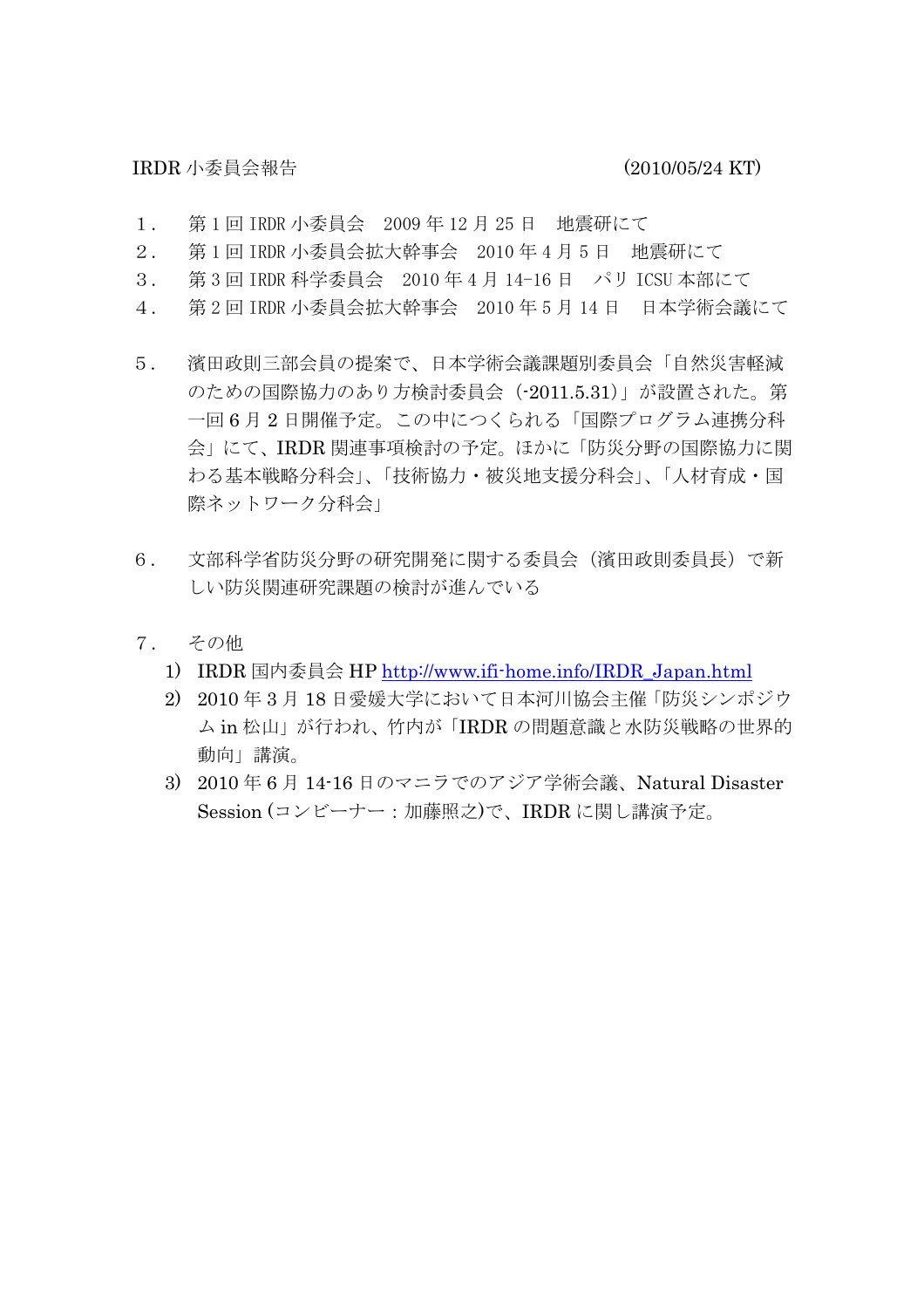IRDR 3rd Science Committee Report (2010/5/24 KT)

Date: April 14-16, 2010

Place: ICSU HQ, Paris

Participants: Gordon McBean (Chair, ICLR, U Western Ontario), Omar Darío Cardona (U Colombia), Raymond Chan (Geotec Eng Office, HK), Susan L. Cutter (U South Carolina), Richard Eiser (U Sheffield), David Johnston (Massey U, NZ), Allan Lavell (Latin Am Social Science Faculty, Costa Rica), Steve Sparks (Bristol U), Kuniyoshi Takeuchi (ICHARM), Coleen Vogel (U Witwatersrand, SA), Angelika Wirtz (Munich-Re), Reid Basher (UNISDR), Heide Hackmann (SG ISSC), Howard Moore (ICSU), Ian Burton (U Toronto), Alik Ismail-Zadeh (SG IUGG), Andrew Maskrey (Secretariat UNISDR), Hassan Virji (International START Secretariat), Jane Rovins (ED, IRDR IPO)

Absent: Hormoz Modaressi (Geohazards Bureau, France), Ortwin Renn (U Stuttgart)

1. IRDR IPO starts at Center for Earth Observation and Digital Earth (CEODE) of CAS, Beijing

IPO Executive Director was selected:

Jane E. Rovins, Assoc. P of American Military University (07-), FEMA (04-06), Ph.D in law & M in public health, Tulane U, New Orleans, LA

- 2. Three working groups were established:
- 1) Long-term database monitoring systems and tools (chair: Susan Cutter)
- 2) AIR: assessment and interpretation of Risk (chair: Richard Eiser )
- 3) Forensic study (chair: Ian Burton)
- 3. Chair, Vice chairs, members
- Chairman Gordon McBean's term ends in April 2011.
- Vice chairs till Apr 2011: Susan Cutter (Geographer), Peter Eiser (Psychologist) & Kuni Takeuchi (Hydrologist, Civil Engineer)
- Two more members to be filled: Singapore (earthquake) ???
- 4. Schedule
- 22-24 Oct 2010: Forensic Study WS: Invited to present the forensic study questionnaires developed by IRDR-J. (On the occasion of 25-27 Oct